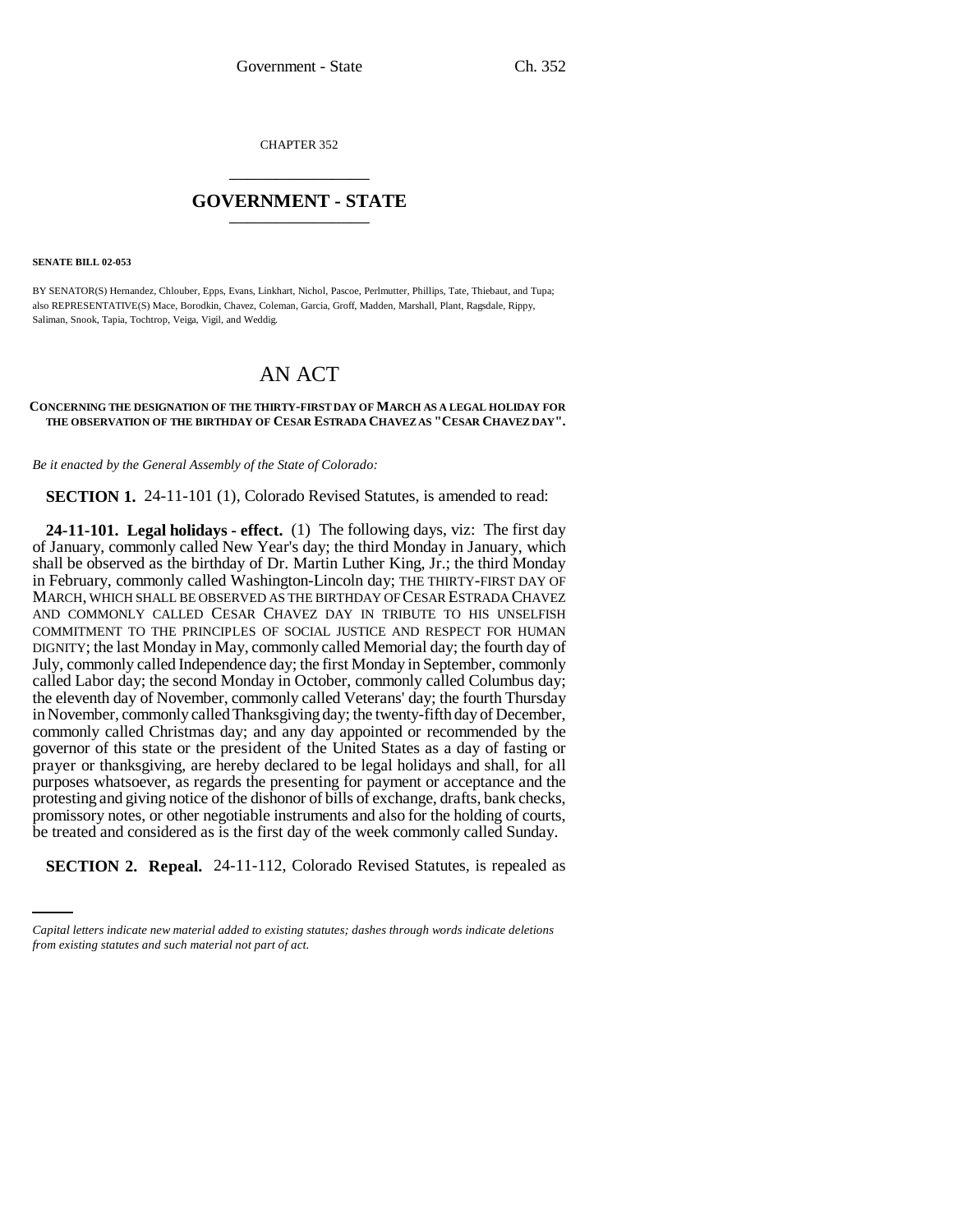follows:

**24-11-112. César Chávez Day.** (1) The thirty-first day of March in each year, the same being the anniversary of the birth of César Estrada Chávez, shall be known as "César Chávez Day" and appropriate observance may be held by the public and in all public schools of the state in tribute to his unselfish commitment to the principles of social justice and respect for human dignity.

(2) The head of a state agency may allow an employee of the agency to have a day off with pay on César Chávez day in lieu of any other legal holiday described in section  $24-11-101$  (1) that occurs in the same state fiscal year on a weekday, other than a weekday on which an election is held throughout the state, on which the state agency is required to be open but on which the operations of the agency are required to be maintained at only a minimum level.

(3) On César Chávez day, each state agency shall remain open and conduct the operations of the agency at no less than a minimum level.

(4) A holiday allowed under this section is in lieu of a legal holiday described in section 24-11-101 (1). The total number of legal holidays in a state fiscal year available to an employee of a state agency is not changed by this section.

**SECTION 3.** 5-1-301 (6), Colorado Revised Statutes, is amended to read:

**5-1-301. General definitions.** In addition to definitions appearing in subsequent articles, as used in this code, unless the context otherwise requires:

(6) "Business day" means any calendar day except Sunday, New Year's day, the third Monday in January observed as the birthday of Dr. Martin Luther King, Jr., CESAR CHAVEZ DAY, Washington-Lincoln day, Memorial day, Independence day, Labor day, Columbus day, Veterans' day, Thanksgiving day, and Christmas day.

**SECTION 4.** 22-1-112, Colorado Revised Statutes, is amended to read:

**22-1-112. School year - national holidays - Cesar Chavez day.** The school year shall begin on the first day of July and end on the thirtieth day of June. The term 'national holidays" in this title shall be construed to mean Thanksgiving day, Christmas day, New Year's day, the third Monday in January, observed as the birthday of Dr. Martin Luther King, Jr., Washington-Lincoln day, Memorial day, Labor day, Independence day, and Veterans' day. FOR PURPOSES OF THIS TITLE, THE TERM "NATIONAL HOLIDAYS" SHALL BE CONSTRUED TO ALSO INCLUDE CESAR CHAVEZ DAY.

**SECTION 5. Refer to people under referendum.** This act shall be submitted to a vote of the registered electors of the state of Colorado at the next biennial regular